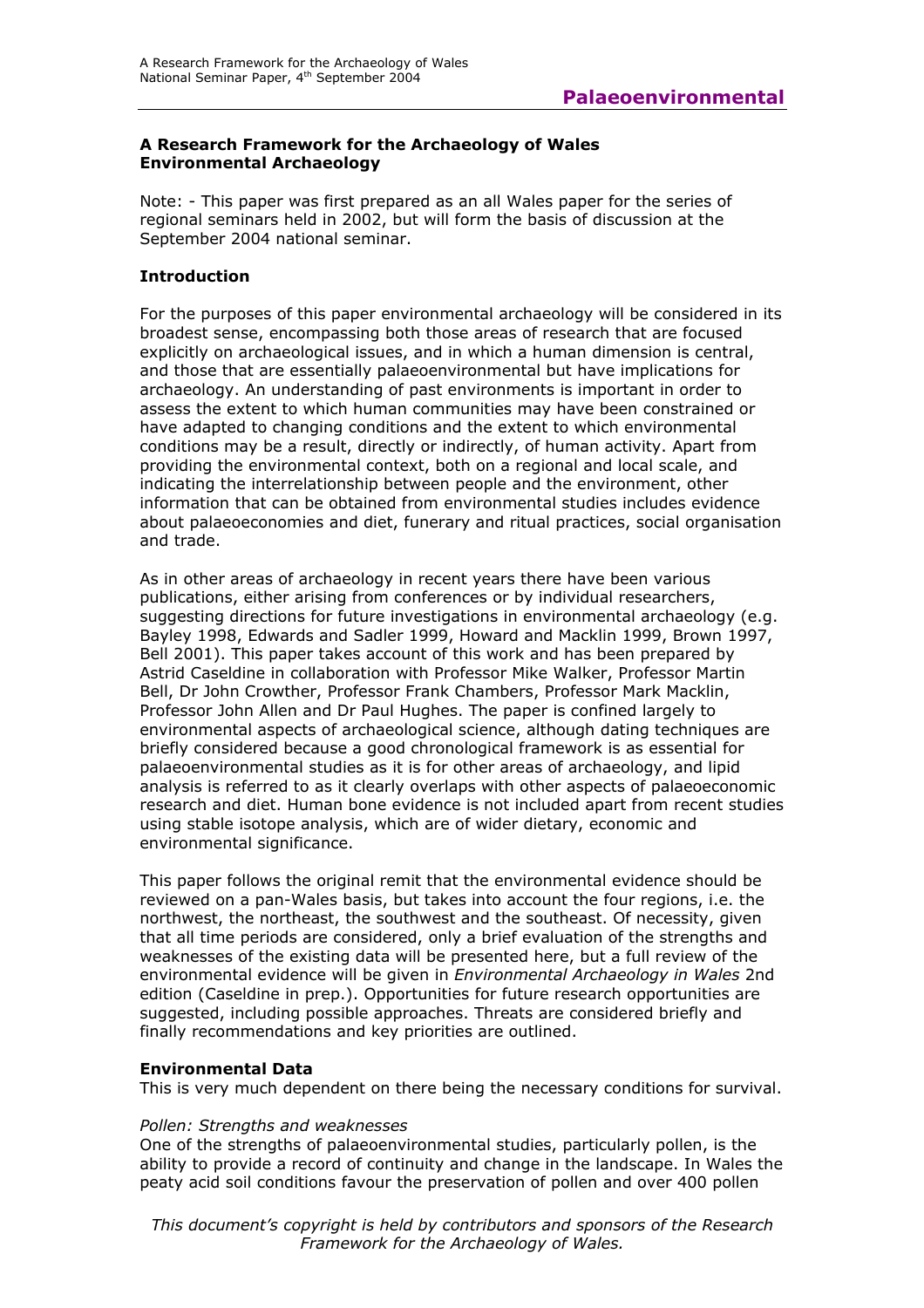sites have been examined. A wealth of environmental evidence is available to the archaeologist, at least in broad landscape terms, but a more detailed examination of the evidence reveals that there are significant gaps in the distribution of the sites and that the quality of the data is variable. The former reflects not only the availability of suitable deposits but concentrations of sites frequently reflect specific research projects and the work of individual research students. Hence in north Wales there are clusters of sites in Snowdonia, Ardudwy and western Rhinogau, Mynydd Hiraethog and the Berwyns, whilst further south there are concentrations in the Cambrian Mountains and the lowlands to the west. In south Wales concentrations of sites lie in the Preseli area and the Black Mountain, Brecon Beacons and Abergavenny Black Mountains. Certain individual site areas have, because of their high scientific value, been the focus of repeated investigation, notably Tregaron Bog (Cors Caron) and Borth Bog (Cors Fochno). Along the coast, again there are 'hot spots' of research activity, most noticeably in the area of the Gwent Levels of the Severn Estuary (Walker *et al* 1998; Bell *et al* 2000), but other areas where there has been some research, although of a less intensive nature, include the coast of Pembrokeshire (Lewis 1992) and north-west Wales (Bedlington 1994). Investigation of peat deposits associated with riverine alluvial sediments has been very limited, but examples include the Ilston valley (Saunders *et al* 1989) and Caldicot (Nayling and Caseldine 1997).

The usefulness of a particular pollen diagram to the archaeologist also depends on the length of time represented and the number of levels counted which also vary considerably, again partly dependent on the nature of the deposit and the research emphasis. Hence at Llanllwch Bog, near Carmarthen, Thomas (1965) produced a diagram covering the Holocene, whilst Donald (1987) concentrated on the Late-glacial Loch Lomond Stadial and early Holocene and, more recently, Rosen (1998) has undertaken a detailed investigation of the upper deposits concentrating on the last 500 years only. Related to this is the question of an independent chronological control, with around 25% of all pollen records in Wales having 3 or more radiocarbon dates and the remainder having either none or only one or two dates; the result is that landscape changes can be more accurately related to the archaeological record in some areas than others. Hence in southeast Wales a well-dated Late-glacial diagram is that from Llanilid (Walker and Harkness 1990; Walker *et al* 2003), whilst the Holocene pollen sequence Site 1 at Goldcliff (Smith and Morgan 1989) is particularly well-dated and at other sites in the inter-tidal area and Gwent Levels there are a number of dated diagrams, building up a good chronology for the area as a whole. Another area for which there is excellent dating evidence is Waun-Fignen-Felen (Cloutman 1983) in the Black Mountain Range. In mid-Wales Tregaron is also well dated with dates from several sites within the bog. The earlier deposits at Nant Ffrancon (Hibbert and Switsur 1976) in Snowdonia are well dated but the latest date is 4255±50 BP (Q-907), limiting interpretation of the later changes in the record. At Llyn Cororion (Watkins 1990), by contrast, in lowland Gwynedd dates range from c 9700 BP to 800 BP, providing a better chronological control in relation to archaeological and historical events. Radiocarbon dating is unsuitable for dating landscape changes within the last 300-400 years and the use of other dating techniques, such as <sup>210</sup>Pb and carbonaceous particles, has only been applied in a few instances (Jones *et al* 1985, Rosen 1998, Chambers *et al* 1999). Similarly, although tephra has been identified at sites in the Cambrian Mountains, the use of tephrochronology as a means of dating and correlating peat sequences in Wales has yet to be fully developed (Buckley and Walker 2002).

Much of the pollen work has been undertaken independently of any archaeological work and, in a number of cases, consideration of the role of anthropogenic activity, if considered at all, is secondary to the main aim of the research, although the results may have significant value for archaeology, for example in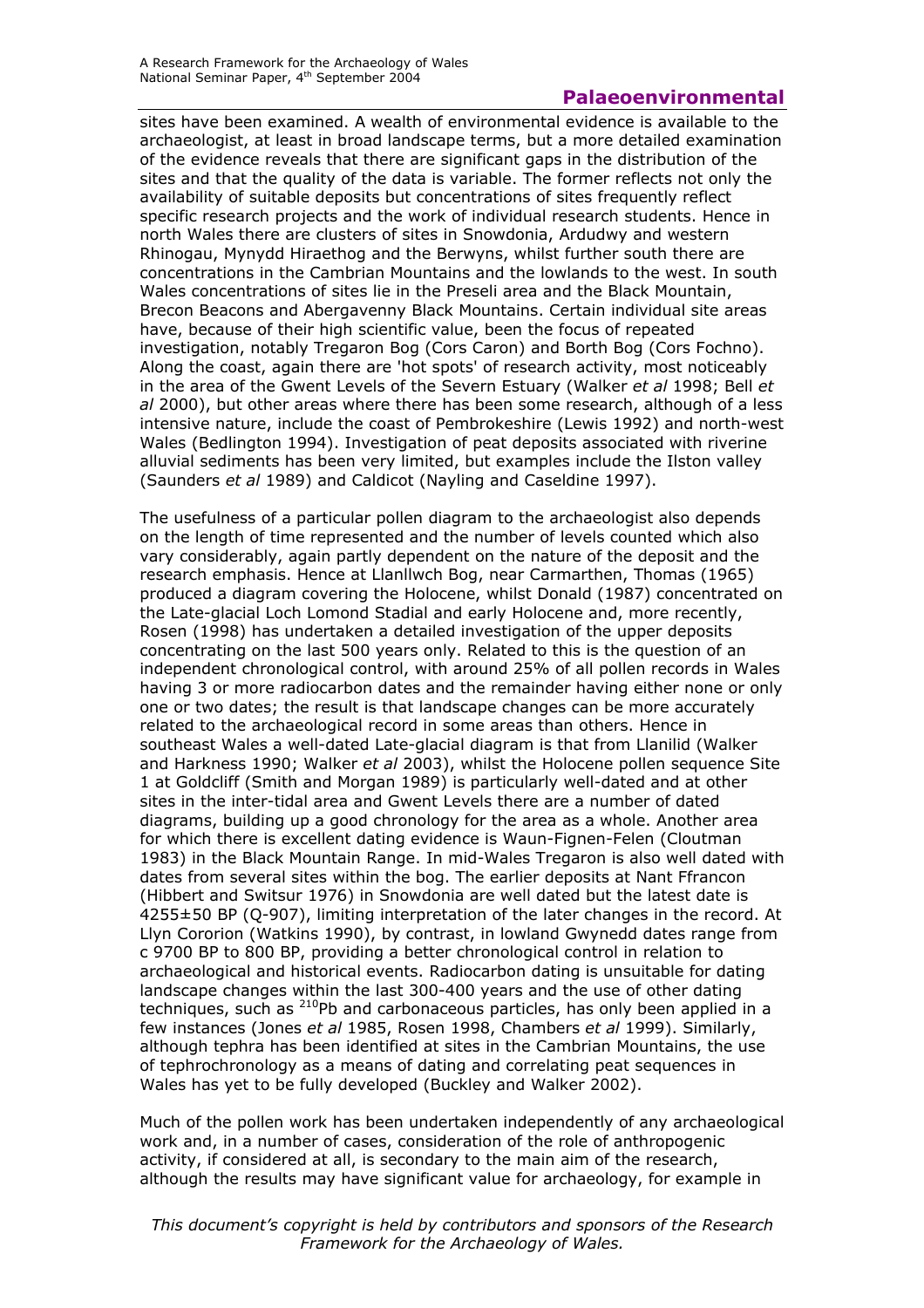sea-level studies. In recent years there have been an increasing number of integrated pollen and archaeological studies, frequently involving other lines of environmental evidence as well, particularly from wetland sites such as Caldicot (Nayling and Caseldine 1997) and Goldcliff (Bell *et al* 2000) in the Severn Estuary, Abercynafon (Earwood and Caseldine forthcoming) in upland south Wales and Prestatyn (Bell *et al* in prep.) in north Wales. Other examples of integrated studies include the work of Barton *et al* (1995) at Waun-Fignen-Felen building on the earlier work of Smith and Cloutman (1988), Nant Helen (Chambers *et al* 1990), Ardudwy (Chambers *et al* 1988) and Cefn Graeanog (Mason 1998), Brenig (Lynch 1993), the Breiddin (Musson 1991), Carneddau (Walker 1993), and Corn Du and Pen-y-fan (Chambers and Lageard 1998), but the number of investigations involving archaeological excavation, on-site and offsite palaeoenvironmental analyses are still comparatively few. Other weaknesses of the data include a lack of high-resolution analyses, although there are exceptions as in recent work at Tregaron (Hughes *et al* 2001). Much palynological research is not readily accessible as it is in unpublished PhDs or is in the 'grey literature' of unpublished reports prepared for developers as part of the planning process.

In relation to the main archaeological periods there are very few pre Late Devensian pollen sites. Studies of Late-glacial sites number fewer than 30 with the greatest concentration in Snowdonia. In general they have provided evidence on climate and associated vegetation changes, but indicators of climatic oscillations recorded in some diagrams are not recorded in others, which suggests that either these events were of such short duration that they did not affect the local plant communities or insufficient resolution in pollen sampling. In addition not all of the sites have produced a full Late-glacial record, e.g. Hendre-fach and Dolau-duon (Donald 1987) in southwest Wales. Although dating control is poor for many of the sites several of the pollen profiles have been closely dated, eg Llanilid (Walker and Harkness 1990, Walker *et al* 2003, Nant Ffrancon (Hibbert and Switsur 1976) and Llyn Gwernan (Lowe 1981, Lowe and Lowe 1989). Possible evidence for human activity, notably fires, has received little attention, although the anthropogenic significance of charcoal, particularly at this time, is debatable.

A number of pollen records cover the early-mid Holocene and much of the focus of investigations has been on the arrival and expansion of vegetation species reflecting an ameliorating climate, which has implications as far as the resources available for exploitation are concerned. Sites where it is suggested Mesolithic environmental impact can be identified are still relatively few and are mainly from upland areas, for example Waun-Fignen-Felen (Smith and Cloutman 1988, Barton *et al* 1995) and Pen Rhiw-wen (Cloutman 1983). Before the work by Lewis (1992) in west Wales and Bell and colleagues at Goldcliff (Bell *et al* 2000) in the Severn Estuary investigation of coastal sequences was largely focused on sea-level change rather than exploitation by Mesolithic communities. Further work is currently in progress at Goldcliff East and Redwick in the Severn Estuary and at Prestatyn (Bell *et al* in prep.) in north Wales. Evidence of Mesolithic activity from inland lowland sites is generally lacking with, for example, only tentative evidence from Llyn Mire (Moore 1978).

A number of studies have been concerned with blanket peat formation and the impact of human activity and have demonstrated the variable date for peat initiation in Wales (Caseldine 1990, Chambers 1996). Evidence from sites such as Waun-Fignen -Felen (Smith and Cloutman 1988) demonstrates that ombrogenous peats began to form as early as the Mesolithic, but at other sites peat development began during the Neolithic and Bronze Age and even later (Chambers 1981) The variation in dates for peat initiation suggests that it cannot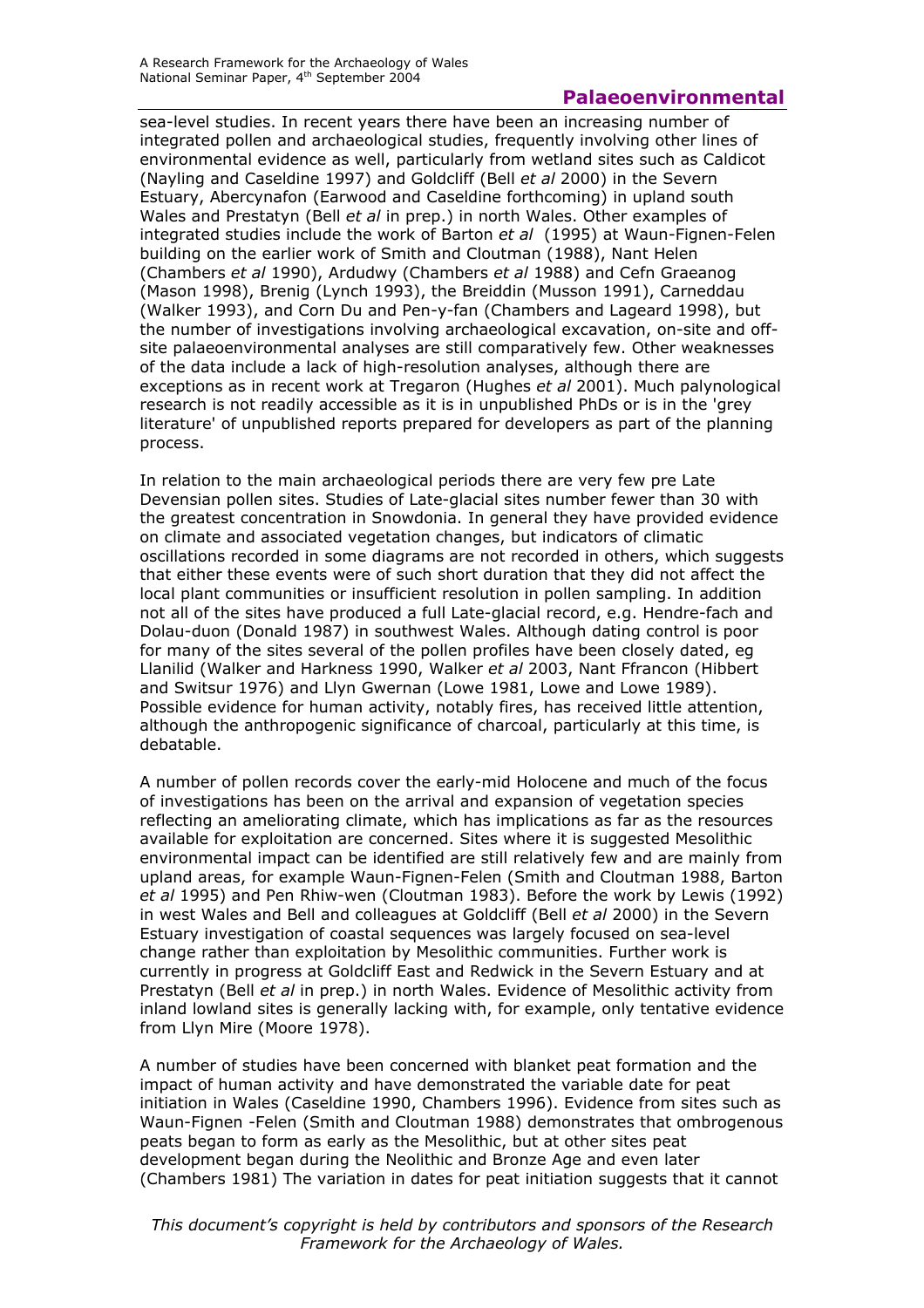be accounted for by a purely climatic hypothesis and it is considered that anthropogenic activity, as well as local site factors, is likely to have been important.

Evidence for pre-elm decline cultivation is scarce and there is the added problem of the uncertain identification of cereal pollen. The evidence for small-scale Neolithic clearance is widespread but much of the evidence is from the uplands rather than the lowlands and there is a lack of evidence from the river valleys and from sites close to the main concentrations of Neolithic tombs and other sites (e.g. Pembrokeshire, Gower, Anglesey, etc.). Evidence for cereal cultivation is limited as is evidence from archaeological sites. One problem is the probable under-representation of cereal pollen in sites some distance from the activity, especially if it is small-scale in a largely wooded landscape.

Pollen sequences from the Bronze Age suggest increasing clearance activity but there appears to be some variation in the extent and timing of the activity (Mighall and Chambers 1995, Caseldine *et al* 2001). A predominantly pastoral economy is indicated but there is some evidence for cereal cultivation, including the uplands, for example at Bryn y Castell (Mighall and Chambers 1995) and the Berwyns (Bostock 1980) in north Wales and the Brecon Beacons (Chambers 1982) and Nant Helen, Mynydd y Drum (Chambers *et al* 2000) in south Wales. Although there have been studies involving investigation of Bronze Age monuments and nearby peat deposits these have been relatively few. Further palaeoenvironmental work is currently in progress as part of the Cadw Funerary and Ritual Sites project to enhance our understanding of the landscape context of these monuments. Apart from the recent work at Cwmystwyth (Mighall and Chambers 1993, Mighall *et al* 2002), little is known about the impact of Bronze Age mining activity on the surrounding landscape. Equally, until recently, pollen work in coastal areas has concentrated on sea-level change rather than the environments available for exploitation and their use.

Pollen records again suggest variation in clearance activity during the later Bronze Age and Iron Age. Evidence from some areas suggests substantial clearance occurred in the late Bronze Age and that they remained largely open into the Iron Age, for example at Bryn y Castell (Mighall and Chambers 1995) and Llyn Morwynion (Caseldine *et al* 2001), whilst in other areas there is evidence for some woodland regeneration followed by further clearance during the Iron Age or Romano-British period such as at Cefn Gwernffrwd in mid-Wales (Chambers 1982) and in Ardudwy (Chambers *et al* 1988). Indeed one of the problems is that frequently radiocarbon dates are fewer for later prehistory and, more particularly, historic periods with the result that it is sometimes unclear whether, for example, changes should be attributed to Roman influence or the changes had already occurred before that period or in the post-Roman period. A predominantly pastoral environment is suggested although there is also evidence of arable activity, for example at Bryn y Castell (Mighall and Chambers 1995). Pollen evidence from archaeological sites is largely from northwest and southwest Wales, apart from the Breiddin hill fort in northeast Wales and the recent work at Goldcliff in southeast Wales. Of the former two areas it is mainly sites in northwest Wales where off-site as well as on-site analyses have been undertaken. Again it is only recently that the exploitation of coastal wetlands has been investigated and this has largely been confined to work in the Severn Estuary. The impact of iron working has only specifically been investigated at a few sites, notably Bryn y Castell (Mighall and Chambers 1997) and Crawcwellt (Chambers and Lageard 1993). The environmental context of Late Bronze Age/early Iron Age hoards has received little attention apart from at Llyn Fawr and most recently at Princetown (Jones *et al* 2003).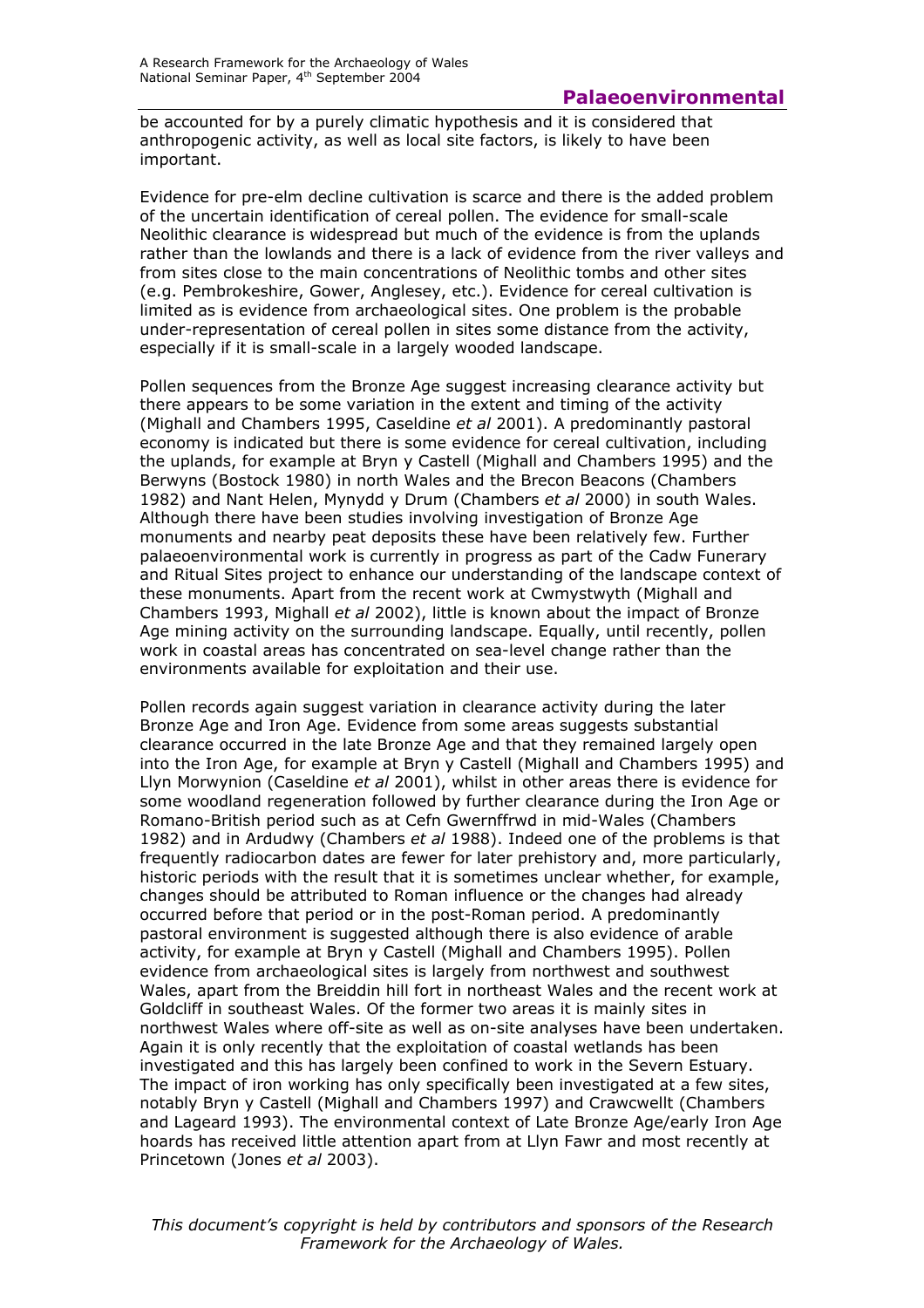Apart from investigations in northwest Wales and on the Gwent Levels in southeast Wales, pollen evidence from sites of Romano-British date is relatively scarce and, as already mentioned, dating of longer sequences is often poorer for this and for later periods so that inferences about continuity and change and regional variations are restricted. The same applies to early medieval and later sequences, although a post-Roman woodland regeneration can be identified in a number of areas (Caseldine forthcoming). Proxy climatic data are limited but there is some evidence for climatic deterioration c 1400 BP, for example from the Migneint (Blackford and Chambers 1991). Although many diagrams cover the medieval period, comparatively little pollen work has been undertaken on medieval archaeological sites with few attempts to put either castles, rural, urban or ecclesiastical sites into a broader landscape context. The usefulness of pollen and other studies in interpreting medieval rural sites is demonstrated by the results from Cefn Graeanog (Chambers 1982) and more recently from Ynys Ettws (Caseldine forthcoming) as part of the Cadw Deserted Rural Settlement Project. In general the opportunity has not been taken to test historically derived ideas against the palaeoenvironmental record. A few palaeoenvironmental investigations have been concerned with the impact of industrial activity (e.g. Rosen 1998, Rosen and Dumayne-Peaty 2001), although such multi-proxy approaches are not without problems.

#### *Plant macrofossils: strengths and weaknesses*

Because of the survival of charred material on dry land sites a relatively large number of sites have yielded charred plant remains but the quality of the evidence varies both from period to period and spatially within Wales. The main contribution has been in providing palaeoeconomic information, particularly about crop husbandry practices. The main weakness has been the lack of sieving/flotation programmes to recover evidence. Substantial sieving programmes have been carried out at only a handful of sites, for example, Llawhaden (Williams and Mytum 1998) and Cefn Graeanog (Fasham *et al* 1998). Furthermore, the absence of detailed chronostratigraphic control on some sites means that interpretation of changes in crop husbandry is sometimes limited. In addition in some cases samples have been taken but a lack of funding, particularly applicable to developer sites, has resulted in samples remaining unprocessed, whilst in other cases analyses remain unpublished

Apart from hazelnut shells from a few sites, little is known about the exploitation of other plant resources during the Mesolithic period. This is at least partially a result of there being few attempts to recover material by sieving programmes, although exceptions are Prestatyn (Bell *et al* in prep.) and Goldcliff (Bell *et al*  2000). The number of Neolithic sites from which plant macrofossil evidence has been recovered is few and the assemblages are generally poor. Exceptions are the middle Neolithic site at Plas Gogerddan (Caseldine 1992) and the Late Neolithic Capel Eithin (Williams 1999) while the assemblage from Gwernvale (Caseldine in prep.) is of particular note because of the remains being associated with a settlement of early Neolithic date below a chambered tomb. The evidence from southeast Wales for cultivars during this period is especially limited being confined to emmer wheat and Celtic bean impressions from Ogmore on Sea (Webley 1969) and Ogmore (Hillman 1981), respectively. By the Bronze Age there are more sites but the assemblages are still generally small, although again there are exceptions with, for example, a relatively rich assemblage from the middle Bronze Age site of Glanfeinion (Britnell *et al* 1997). Evidence from northwest Wales is scarce while, in contrast to the previous period, there is more from southeast Wales, including data from wetland sites. Evidence from the Iron Age is similarly scarce and in some cases even scarcer than in the Bronze Age particularly, for example, in southeast Wales. Even in southwest Wales, at the Llawhaden group of enclosures (Williams and Mytum 1998), although there is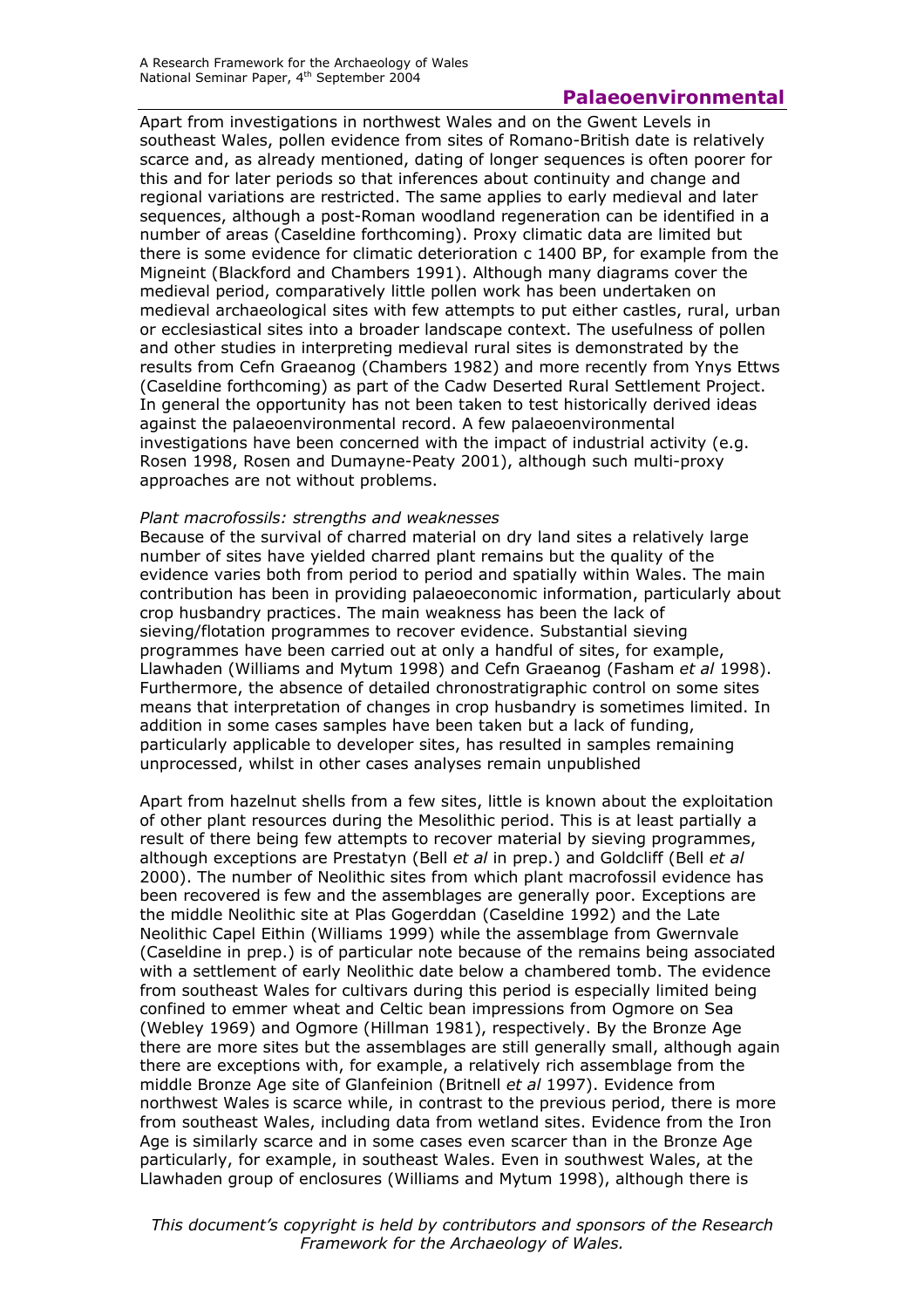more Iron Age evidence than at most sites, there is still more Romano-British than Iron Age evidence from Dan-y-coed. Uncertainty of the date of contexts from late prehistoric through to the Romano-British period is an added problem. The possible impact of the Romans on agricultural production is difficult to assess when there is alack of evidence for what went before. This is particularly the case in southeast Wales. Certainly there is more evidence available for the Romano-British period but the database is still limited, restricting inter-site comparisons and the identification of the adoption or rejection of agricultural strategies and regional diversity. Early medieval evidence is scarce with, at most, only one or two sites per regional area. Hence the possible effect on farming of the withdrawal of the Romans is difficult to assess. Although more information is available from medieval sites and a range of types of site have been examined, again the conclusions that can be drawn are much more limited when the evidence is considered by regional area, or the relationship between different types of site, for example castles/towns and their regional hinterlands, is examined. Very little evidence is available from urban sites compared with England.

#### *Faunal remains: strengths and weaknesses*

As with plant remains, animal bone assemblages, with the exception of assemblages from Palaeolithic cave sites in Gower, South Pembrokeshire, the Wye Valley and northeast Wales, are generally poor until the Romano-British period. In most cases bone has been recovered by hand rather than sieving so that small mammal, bird and fish bone are under-represented in the faunal record. Assemblages cannot always be accurately assigned to specific periods. Relatively few of the earlier faunal studies involved the quantitative assessment of the species represented, age and sex data, and metrical analyses. Interpretations were therefore limited, whereas more recent reports are much more informative.

Faunal studies have made a major contribution to environmental reconstruction during the Palaeolithic; the majority of evidence being from cave sites such as Pontnewydd (Green 1984), Coygan (Currant and Jacobi 1997) and Paviland (Aldhouse-Green 2000). The main weakness is the uncertain provenance of the remains from many of the caves, and this applies to later periods as well. Bone assemblages for the Mesolithic through to the Iron Age are generally poor because of the acid nature of the soils over much of Wales. Apart from caves, the main source of bone evidence for the Mesolithic is coastal deposits where preservation is good although evidence is sparse. The importance of sieving programmes is demonstrated by the recovery of fishbone from Goldcliff (Ingrem 2000). The discovery of animal footprints in the Severn Estuary provides an additional source of evidence (Allen 1997). Further examination of the use of animal resources in coastal environments during the Mesolithic and later is currently in progress by Bell and colleagues. Evidence from the Neolithic is scarce, particularly from southeast Wales, with poor assemblages. The same applies to the Bronze Age with again small assemblages and little evidence from some regions. Next to no evidence is available from northeast Wales whereas slightly more evidence is available from southeast Wales than in the previous period and where at inertial sites such as Redwick both bone and footprints have been found and work is currently in progress. Several late Bronze Age assemblages from wetland sites in the southeast region, notably Caldicot (McCormick 1997), have enhanced the state of knowledge significantly. In general Late Bronze Age/ Iron Age assemblages are relatively poor although an increased size of the later Iron Age assemblages is recorded at some sites with a major increase occurring in Romano-British times, e.g. Coygan Camp (Westley 1967). At Collfryn the reverse applies where a large Iron Age and smaller Romano-British assemblage was recovered (Jones 1987). A substantially greater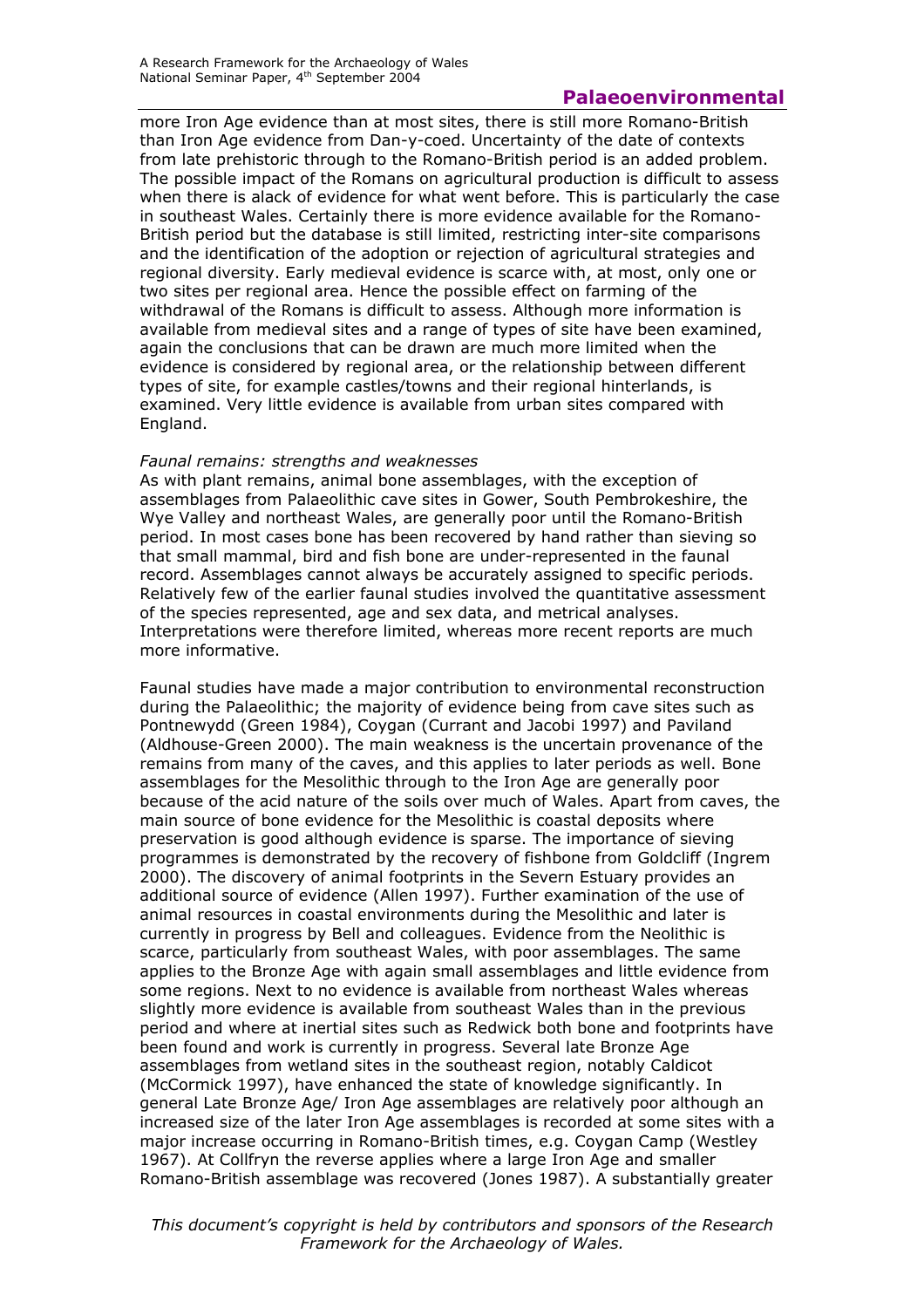amount of bone has been identified from Roman sites but much of this evidence comes from only a few locations, notably Caerleon, Caerwent, Segontium, and Loughor and there is little evidence for the relationship of these sites to the surrounding rural area and to native sites. As with the plant macrofossil evidence only limited conclusions can be reached as far as changes in agricultural practice and regional differences are concerned. The only early medieval site to have yielded a large assemblage is Dinas Powys (Gilchrist 1987), which limits any understanding of wider agricultural practices. Larger assemblages have been recovered from medieval sites with relatively good information available from castles and towns. However, assemblages from ecclesiastical and rural sites are much scarcer and the relationship between, for example, towns/castles and rural sites has received little attention. Although post medieval assemblages can provide valuable information about the development of modern breeds of livestock, in general little consideration has been given to them.

### *Mollusca: strengths and weaknesses*

Mollusc evidence is relatively limited because of the comparatively restricted distribution of the generally calcareous contexts suitable forth survival of terrestrial molluscs in Wales, but there are abundant areas of coastal deposits in which marine molluscs can be found. Significant studies of non-marine Mollusca of Mesolithic date include Cwm Nash in south Wales (Evans at al 1978) and Prestatyn in north Wales (Bell *et al* in prep), while at Stackpole Warren land Mollusca associated with Iron Age field systems and overlying dunes (Evans and Hyde 1990) and land and freshwater assemblages from the late Bronze age site at Caldicot (Bell and Johnson 1997) have been investigated. An early-Holocene freshwater assemblage was obtained from Llangorse (Walker *et al* 1993). Marine molluscs are important as indicators of diet and most of the evidence is from Roman or later sites and generally has involved identification with little further analysis. The only certain middens of Mesolithic date are from Prestatyn (Bell *et al* in prep) with a possible Mesolithic midden at Nanna's Cave on Caldey (Lacaille and Grimes 1955). Investigation of the growth lines of cockles at Prestatyn has produced evidence of seasonality (Fancourt 1999). At Stackpole Warren middens date from the later Bronze Age through to the medieval period (Cole 1990) and at Ty Mawr there is a detailed study of a midden considered to date from the end of the first millennium BC (Evans and Evans 1986). Marine Mollusca have also been used in amino acid dating of Pleistocene deposits, especially in Gower (Henry 1984, Bowen *et al* 1985, Bowen 1999).

## *Stable isotope analyses: strengths and weaknesses*

A recent important development has been the application of stable isotope analyses to human skeletons in Wales, thereby providing information on diet and, in turn, issues of seasonality and subsistence which are of particular value in earlier prehistory. Results suggest the importance of marine resources in the diet of later Mesolithic individuals from caves in south and north Wales (Schulting and Richards 2000), whilst the evidence from human remains from an earlier Neolithic chambered cairn in south Wales suggests there was minimal use of marine resources and terrestrial animals were most important in the diet (Richards 1998, Schulting and Richards 2000). Neolithic and Bronze Age skulls from the Severn Estuary also suggest minimal use of marine resources whereas an Iron Age/early Roman skull shows slightly more and a medieval skull indicates that around 40- 50% of dietary protein was from marine resources (Richards and Schulting 2000). The main weakness is the limited application of this technique so far and the need for analyses from a wider range of locations and in tandem with faunal and botanical analyses. AMS dating is important to support this work. Stable isotope analysis has also recently been used to correlate Late-glacial climatic events at Llanilid (Walker *et al* 2003).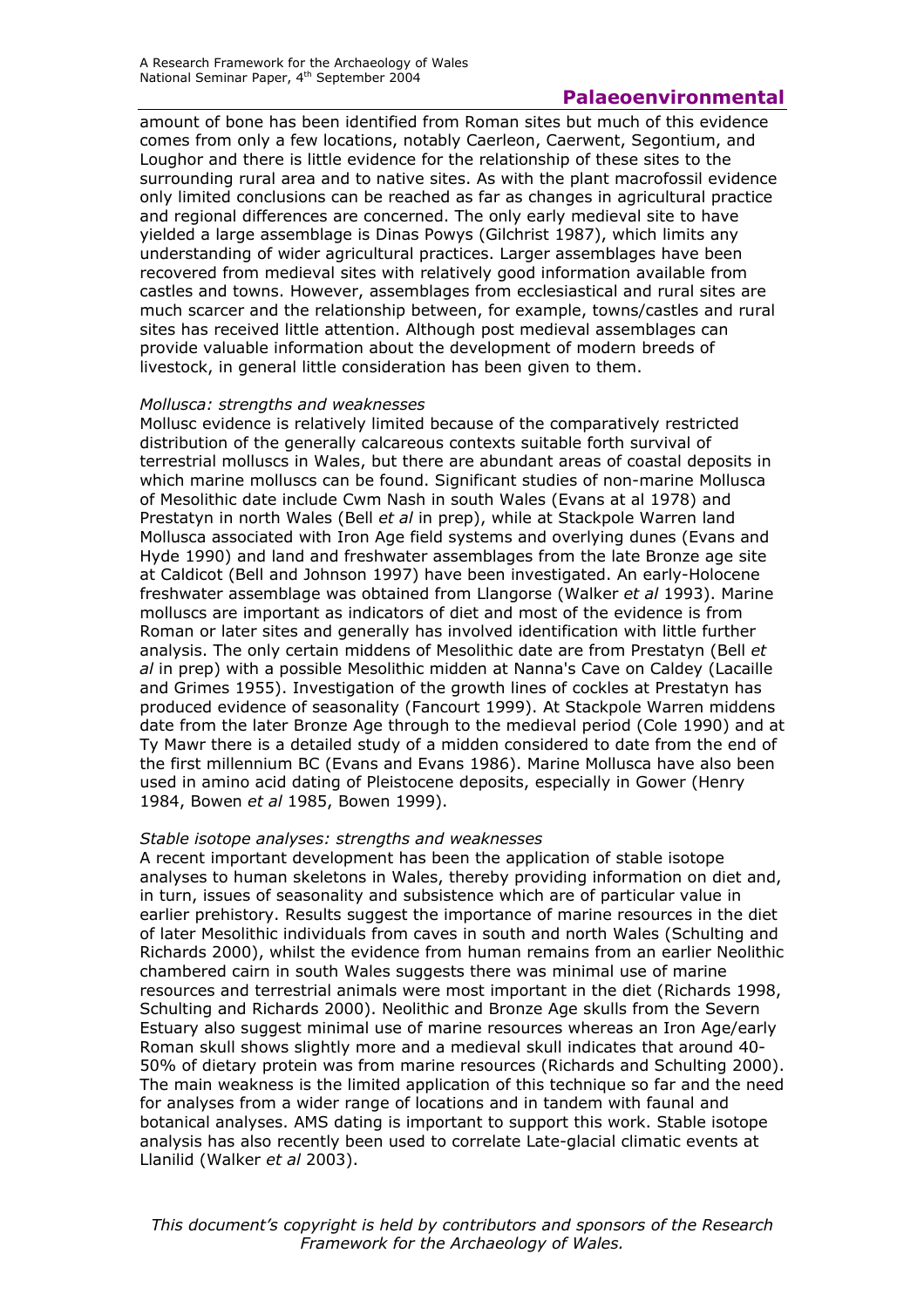## *Insects, mites etc: strengths and weaknesses*

Comparatively few investigations of insects and mites have been undertaken in Wales but they have provided valuable information, not only about the environment and land use, but also about the use of buildings/structures. The paucity of studies is at least partly restricted by the availability of suitable waterlogged contexts but coastal peat deposits, for example, are widespread and offer potential for further work.

Investigations of changes in Late-glacial climate and environment include work at Glanllynnau (Coope and Brophy 1972) in northwest Wales and Llanilid (Walker *et al* 2003) in southeast Wales. Work directly associated with archaeological investigations in southeast Wales, for example, includes that at inter-tidal sites in the Severn Estuary ranging in date from the Mesolithic to the Iron Age (Smith *et al* 2000) and palaeochannel deposits at the late Bronze Age Caldicot (Osborne 1997), whilst studies in the northeast Wales archaeological region include those at the Breiddin hill fort (Smith 1991) and, further south in the Brecon Beacons, the upland Neolithic wetland site at Abercynafon (Panagiotakopulu forthcoming) and Corn Du and Pen-y-fan Bronze age cairns,(Robinson 1998), in southwest Wales the late Iron age site at Penycoed (Girling 1985) and Whitland Roman road(Caseldine *et al* 1997) and in northwest Wales analysis of a peat sample (Osborne 1987) from near the Neolithic site of Trefignath.

### *Charcoal and wood studies; strengths and weaknesses*

Charcoal has been identified from a large number of sites, providing some information about the woodland resources available, but there have been few detailed studies, except that from Cefn Graeanog (Thompson 1998), of intra-site distributions. There has been a major development of wood studies during the last decade but most of this has taken place only around the Severn Estuary. Work has included analysis of the submerged forest environments as well as analysis of wood from structures ranging from Bronze Age trackways to medieval boats. Similarly, there has been a significant increase in dendro-chronological dating in Wales in the last decade. There are relatively few prehistoric archaeological sites in England and Wales, which have produced dendrochronological dates, but dates have now been obtained from the Neolithic upland site of Abercynafon (Nayling forthcoming), the Bronze Age site at Caldicot (Hillam 1997) and from Bronze and Iron Age sites at Goldcliff (Hillam 2000). Further work is in progress, particularly in relation to Mesolithic submerged forests, in the Sever Estuary. Dates from Roman sites include Caerleon (Hillam 1993) in southeast Wales and Prestatyn (Morgan 1989) in northeast Wales. A number of medieval buildings have now been dated by dendrochronology. However, the main weakness remains the limited application of this technique on prehistoric sites and the need to extend the dendrochronological record for Wales.

#### *Soils: strengths and weaknesses*

Apart from the investigation of buried palaeosols at a number of sites, other soil studies have been more limited but have included phosphate, magnetic susceptibility and soil micromorphological analyses. Phosphate analysis has been undertaken on several sites of Neolithic and Bronze Age date to confirm the presence of burials and cremations. Phosphate analysis, either alone or with magnetic susceptibility measurements, has also been used to identify activity areas such as at the lithic scatters site at Boncyn Ddolin north Wales (Crowther 2001), or to determine the use of buildings, phases of activity or land use at several sites ranging in date from the later prehistoric through to medieval times, such as Moel y Gerddi and Erw-wen (Conway 1988), Llawhaden (Crowther 1998) and Cefn Drum (Kissock 2000). Redistribution of phosphorus has been examined in cave sediments from the lower Palaeolithic site of Pontnewydd (Jenkins 1997). Soil micromorphology has been comparatively little used but has included work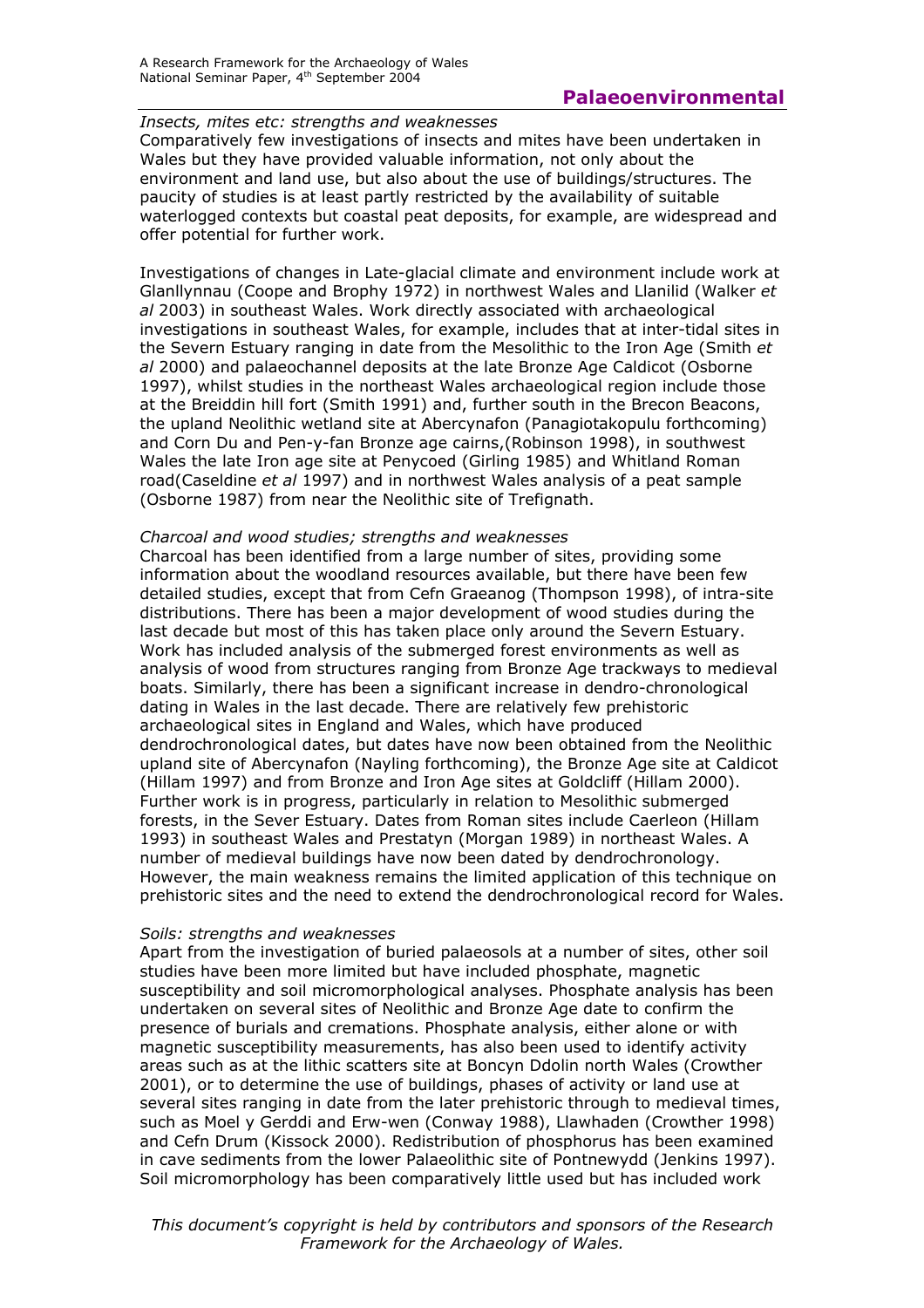on soils from the Hiraethog Moors (Lascelles 1995), the Mesolithic soil and organic layers from Iron Age buildings and palaeochannel fills at Goldcliff (Macphail and Cruise 2000a, 2000b), and cave sediments from Pontnewydd (Jenkins 1997).

#### *Geoarchaeological studies/geomorphology and sediments; strengths and weaknesses*

The most thorough investigation of sedimentary sequences in relation to archaeological remains has taken place in the Severn Estuary (Allen 1987,2000, Allen and Rae 1987), but the investigation of coastal alluvial sequences elsewhere has largely focused on sea-level changes and crustal movement. Recent studies in the Severn Estuary have included the examination of the silts for the presence of tidal laminations and groupings of laminations into bands in order to help identify horizons of unusually large rates of annual accumulation (Allen and Haslett 2002). These rapidly accumulated sediments are very favourable for the preservation of evidence such as animal footprint-tracks. High-resolution grainsize analyses of tidal silts complement for aminiferal analysis and provide good evidence on rates and senses of sea-level change.

The alluvial archaeology of non-tidal rivers in Wales has been considerably underresearched in comparison to other parts of the UK. Only a handful of sites has been investigated in relation to archaeology including the Ilston Valley (Saunders *et al* 1989), Rheidol Valley (Macklin and Lewin 1986, Vyrnwy (Lewin 1992), Dyfi (Johnstone *et al* 2002), Welshpool (Taylor and Lewin 1996), Buttington (Macklin *et al* 2002) and Caldicot (Taylor 1997), but at the last-named there was also a tidal influence. A number of other studies of river systems including the upper Severn, Teifi, Dee, Dyfi, Twyi and Rheidol, independent of archaeological investigation, are currently in progress by Macklin and colleagues and have implications for archaeology but there needs to be closer co-operation between archaeologists and geomorphologists and sedimentologists.

*Diatoms, foraminifera, ostracod, testate amoebae: strengths and weaknesses*  These analyses have been less frequently used in Wales and mostly in palaeoenvironmental reconstructions that have been undertaken independently of archaeological studies, notably in investigations of sea-level change. However, with the increase in archaeological work in and around the Severn Estuary some of these fossils are now being routinely examined from archaeological sites. Diatom analysis has been more widely applied than either foraminifera or ostracod analyses, which generally have been under used. Similarly, there have been few studies in Wales using testate amoebae either as sea-level indicators, for example in the Taf estuary (Roe *et al* 2002), or as palaeohydrological and palaeoclimatic indicators, for example at Figyn-blaen-brefi (Buckley 2000).

#### *Lipid analysis: strengths and weaknesses*

Complementing plant macrofossil and faunal analyses from sites, organic residue analysis provides additional information about dietary habits. This technique has so far been used on relatively few sites, for example the Walton Basin (Dudd and Evershed 1999).

#### *Dating: strengths and weaknesses*

One of the strengths of radiocarbon dating is its wide applicability and the possibility of dating both on-site and off-site events to enable correlations to be made. The development of AMS dating, which allows very small samples of material (including single entities) to be dated, the refinement of calibration curves by which<sup>14</sup>C dates can be converted to calendar years, and the application of a range of statistical methods (e.g. Bayesian analysis) have significantly strengthened its use. However, as has already been mentioned a large number of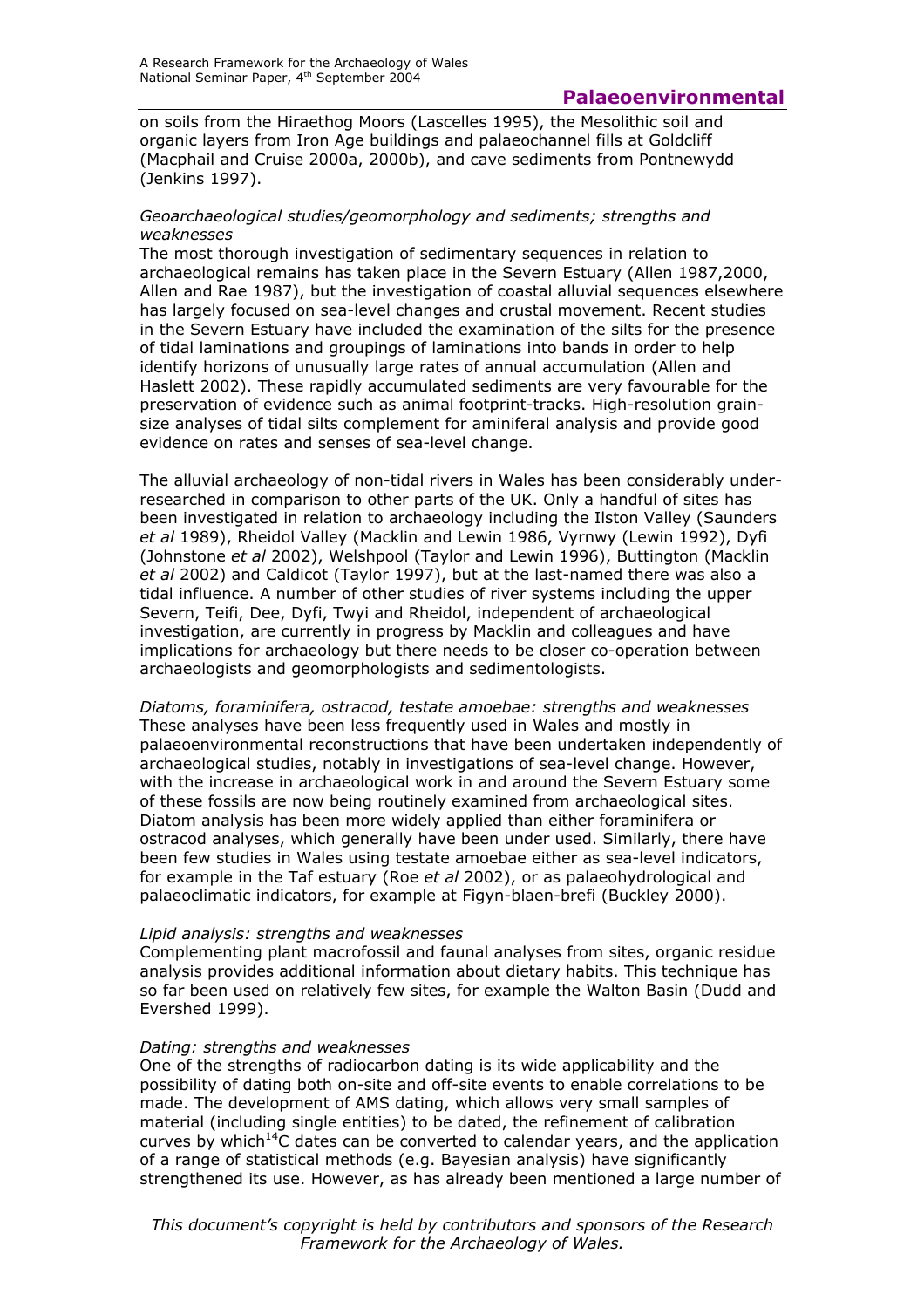pollen diagrams in Wales are either undated or are poorly dated. There are also relatively few instances where off-site peat cores and nearby archaeological sites have been independently dated to enable correlation. Chronological control on sites is also often poor which results in limited interpretation of crop husbandry and other agricultural/economic changes. Single entity dating of charred plant remains from archaeological sites should improve this and help to provide a better chronological framework for sites.

The main strength of dendrochronology is the provision of ages in calendar years and, as has been discussed above, the main weaknesses are that mastercurves for the prehistoric period are still being developed and that in Wales very few prehistoric sites have been dated using this technique.

Other techniques which have been used to varying degrees in Wales include  $^{210}Pb$ which is used to date very recent sediments, thermoluminescene used to date mineral grains and burnt flint, optically stimulated luminescence used to date sands, e.g. Aeolian sediments, Uranium-series used to date cave sediments, and cosmogenic nuclides (based on isotopes as a result of cosmic radiation) used to date deglaciation. Relative ages have been obtained from amino-acid racemisation on marinemolluscs, while tephra analysis may eventually provide a basis for correlation of peat deposits. This technique has recently transformed palaeoecological research in the north of Ireland.

## **Research Opportunities**

The strengths and weaknesses of the individual data sets have been briefly summarised and opportunities for research will now be considered on athematic basis. Some of the research opportunities identified here are specifically archaeological issues whilst others are, in essence, palaeoenvironmental but are of relevance to archaeological issues. Suggestions as to how these research questions maybe approached are also included.

*Environmental resource exploitation and agricultural change: the development of agriculture and changing agricultural practices* 

1. Any Palaeolithic site with environmental evidence requires exhaustive investigation, even when there is no direct evidence of human presence. Such work needs to be closely linked with Quaternary research on non-archaeological sites. The relative paucity of interglacial deposits means that they should receive a high priority.

An interdisciplinary approach is required, including detailed work on geomorphology, sedimentary sequences and all associated biota to provide a basis for environmental reconstruction and to enable landscape and predictive modelling.

2. Although there have been a few studies concerned with the possible influence of Mesolithic communities on the environment the evidence is scarce. These have largely been in the uplands with only recently work on coastal landscapes. The way in which Mesolithic communities may have been using different landscapes is imperfectly understood and both the question of seasonality and the nature of the Mesolithic economy require further exploration.

There is a need for the investigation of sites in a range of landscapes. Studies should focus on sites where the lithic and palaeoenvironmental evidence can be closely correlated. Buried land surfaces beneath reservoir edges, former shorelines of natural lakes, inter-tidal submerged surfaces and riverside sites, especially ecotonal sites, offer opportunities for investigation. High resolution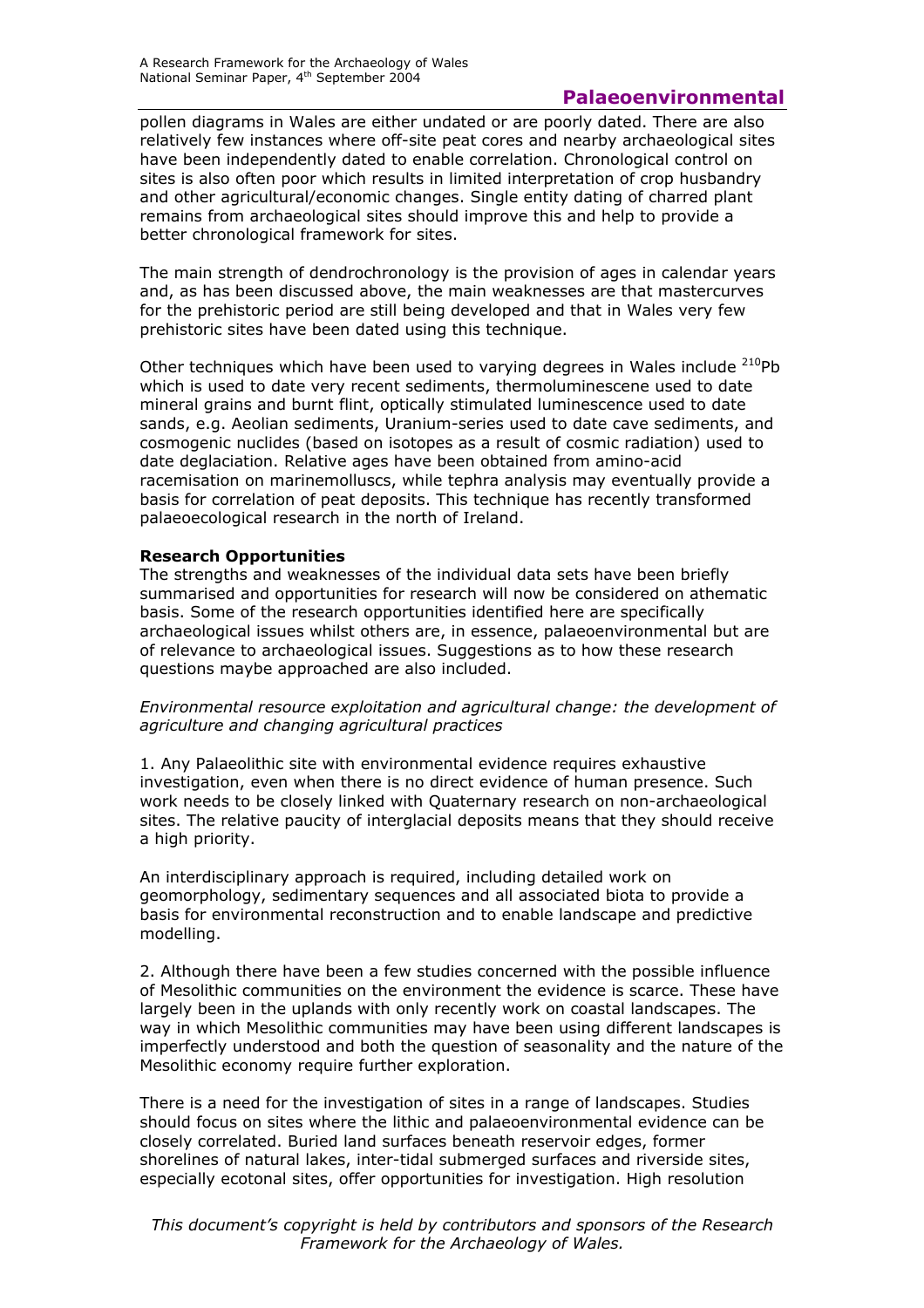pollen analyses, plant macrofossil analyses, charcoal and wood studies, faunal and insect analyses, supported by an adequate dating programme, including dendrochronology if possible, should be undertaken. Stable isotope analyses of human skeletons should also be undertaken whenever suitable material is found.

3. The evidence covering the Mesolithic-Neolithic transition is scarce. A few pollen records exhibit pre-elm decline 'cereal-type' pollen. When did cereal cultivation begin in Wales during the Mesolithic-Neolithic transition? Early Neolithic 'clearance' episodes generally appear to be small scale. To what extent do they represent opportunistic exploitation of naturally occurring clearings, ie to what extent are early Neolithic economic strategies a development of late Mesolithic intensification of wild plant food husbandry (cf Brown 1997)? At what point did purposive clearance occur? When did animal husbandry begin in Wales?

Pollen records with pre-elm decline 'cereal-type' pollen need to be dated but, because of the uncertainty of 'cereal-type' pollen, recovery and dating of charred plant remains from securely stratified contexts is vital. Pollen analysis from small sites, for example the edge of palaeochannels in river valleys, is required. Coastal wetland sites of Mesolithic-Neolithic date may provide the evidence for the beginnings of animal husbandry. Excavation of Mesolithic-Neolithic sites with sampling, sieving and analysis of environmental evidence is needed. Stable isotope analyses of human skeletons indicate changes in the use of resources and further studies should be undertaken.

4. Occasional 'cereal-type' pollen grains and charred grain, generally in low amounts, indicate some cereal cultivation during the Neolithic and earlier Bronze Age, but what was the extent and spatial location of crop growing during this period? What was the relative importance of arable/pastoralism?

Pollen studies in different landscape zones, including small sites, river-edge and wetland/dryland edge sites in the lowlands are required. Pollen sites with different pollen source catchments within an area need to be investigated. Sampling and sieving programmes to recover charred grain need to be carried out during excavations.

5. The development of field systems during the 2nd and 1st millennia BC and the associated palaeoenvironmental evidence has received comparatively little attention and requires further investigation.

Archaeological investigations should be accompanied by palaeoenvironmental analyses, including pollen/ mollusc studies, soil micromorphology, phosphate analysis and radiocarbon dates.

6. Changes in clearance activity are recorded during the Bronze Age. A number of pollen records show extensive clearance during the later Bronze Age and Iron Age and charred cereals suggest a change from emmer to spelt but when did the latter change occur and are there regional differences? What was the relative importance of arable farming compared to pastoralism? Are there regional and subregional differences in farming regimes during this period?

On-site and off-site analyses (pollen, plant macrofossils, animal bone), sieving and dating programmes are needed to allow inter-site comparisons and to determine the date of changes in agricultural activity.

7. A greater amount of plant macrofossil and animal bone evidence has been recovered from sites dating from the Romano-British period in Wales but insufficient to say clearly what impact the Romans had on agricultural production,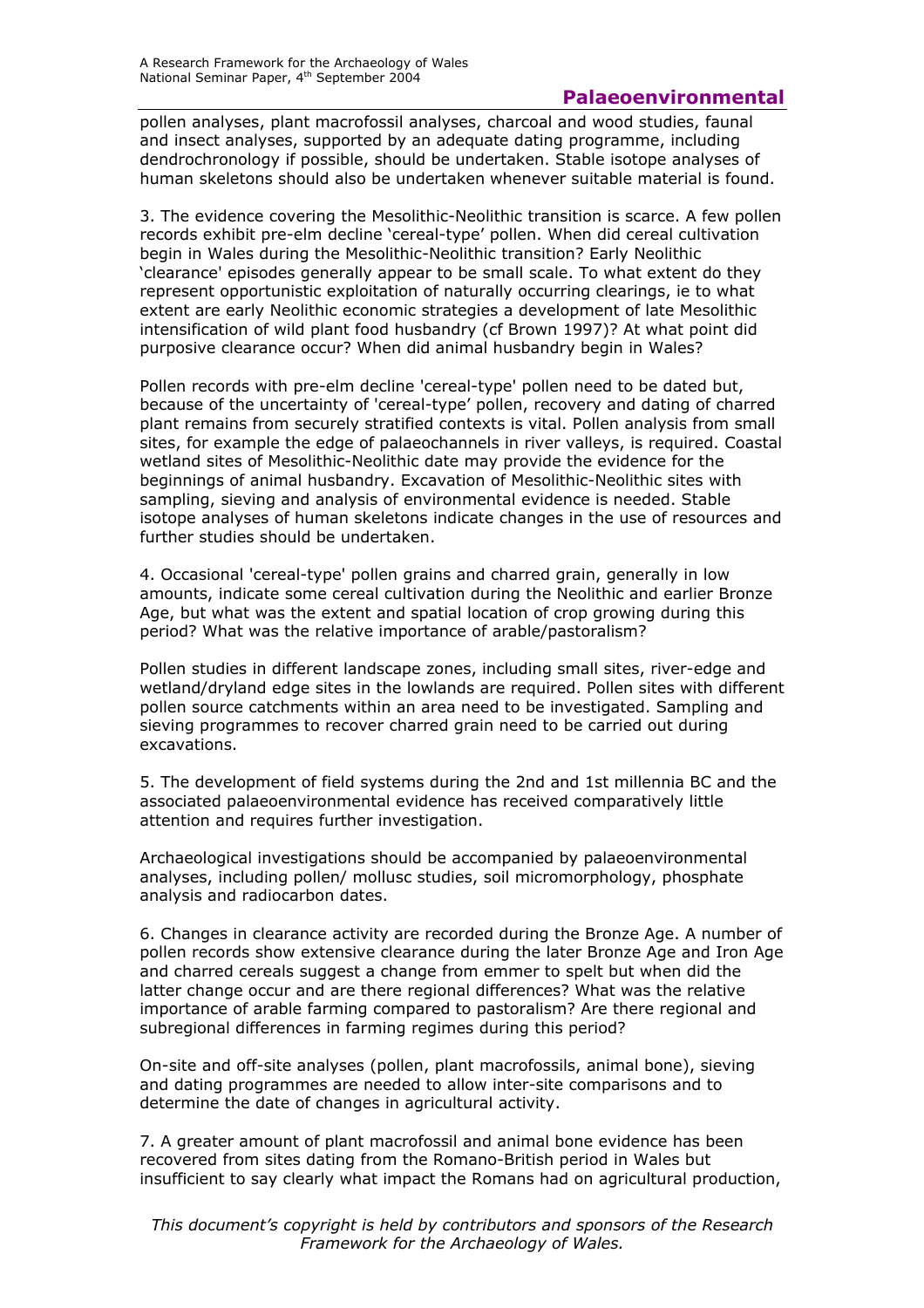the extent to which new agricultural strategies were adopted and whether regional differences are discernible. Pollen diagrams are frequently inadequately dated as are the archaeological contexts of the macrofossil evidence from Iron Age/Romano-British sites.

As for the previous period, on-site and off-site analyses (pollen, plant macrofossils, animal bone), sieving and dating programmes, are needed to allow inter-site comparisons and to determine the date of changes in agricultural activity.

8. In contrast to the preceding and the following periods, evidence is scarce for the early medieval period. Continuity and change and the nature of the early medieval economy have hardly begun to be explored.

Integrated archaeological/ palaeoenvironmental studies (on-site and off-site) supported by adequate radiocarbon dating programmes are required.

9. Plant macrofossil and faunal evidence is more plentiful for the medieval period but further investigations are required to determine regional differences in animal and crop husbandry and to allow inter-site comparisons, for example the relationship between castles and towns and their rural hinterland. Relatively little information has been recovered from ecclesiastical sites, e.g. granges, or rural sites. What was the effect of markets elsewhere in Britain?

Combined archaeological, documentary, palaeoenvironmental, archaeobotanical and archaeozoological studies are required.

10. The examination of environmental evidence from deserted medieval rural settlements has been very limited, but such evidence can help to determine whether they were permanently or seasonally occupied farms. Similarly, upland cultivation during medieval times and later has not been fully investigated.

Archaeological survey and excavation combined with palaeoenvironmental and documentary studies, including place-name evidence, and supported by radiocarbon and/or other dating techniques is needed.

11. Relatively limited work has been undertaken on urban sites. Work on urban sites needs to be targeted at certain areas. One area that would deserve attention is urban waterfronts, which offer considerable environmental potential.

Environmental analyses supported by sieving programmes, as appropriate, are required.

12. Although recent work at sites in the Sever Estuary has increased our knowledge of woodland management, the importance of woodland management in prehistory has yet to be fully explored.

Investigations should include on-site and off-site pollen, plant macrofossil and insect analyses, wood studies and dendrochronology.

13. One of the most significant developments in Wales during the last decade has been the development of wetland archaeology. Wetland sites offer a much greater potential for the investigation of resource exploitation and agricultural activity either in the surrounding wetland or on the adjacent dry land.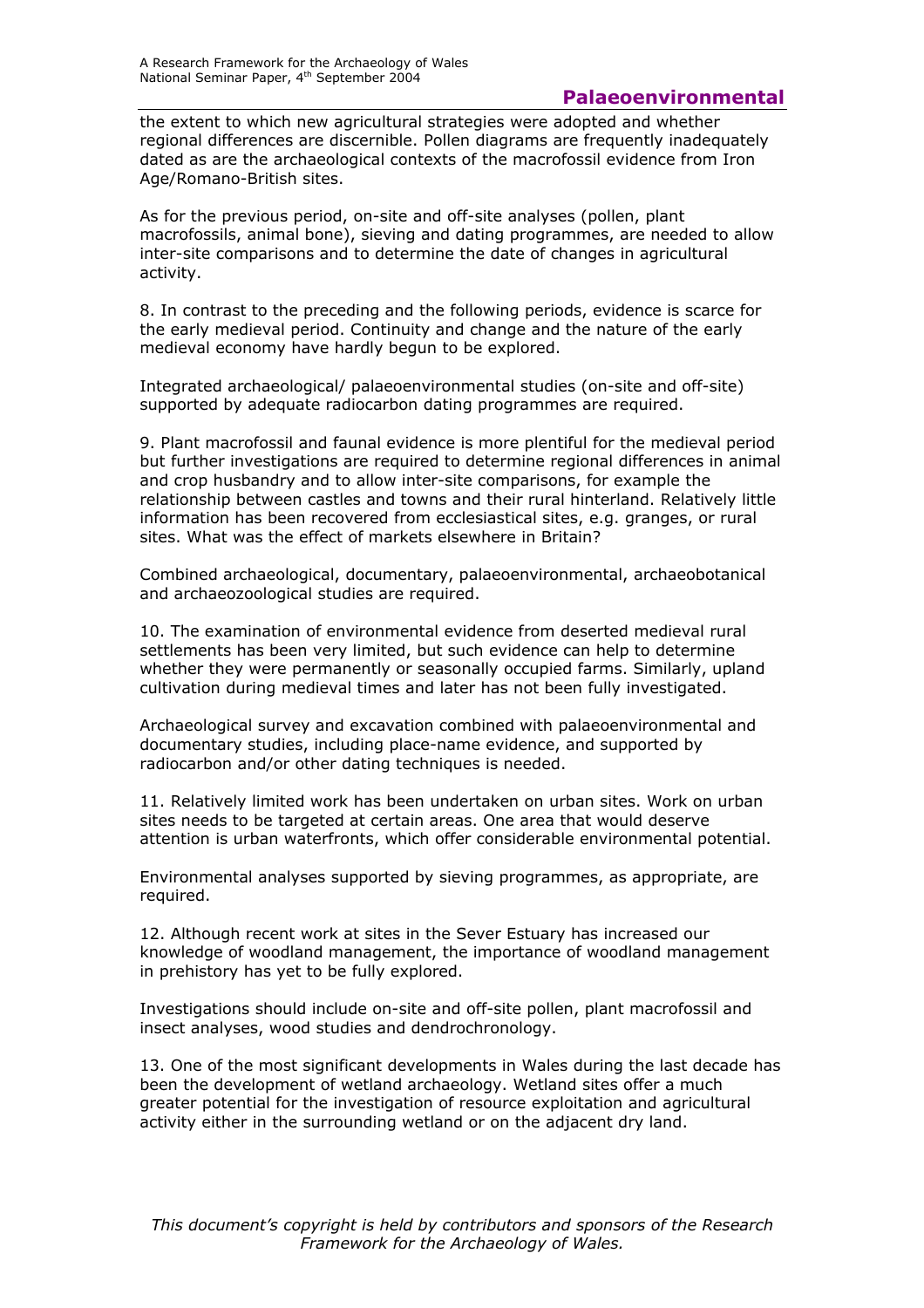Wetland sites should be thoroughly investigated and a full range of palaeoenvironmental techniques should be employed. Investigations should include radiometric dating and, if possible, dendrochronology.

14. Further work is required on the involvement of human agency in upland peat formation and needs to be related to archaeological evidence in the area.

Pollen and soil studies, including soil micromorphology, supported by radiocarbon dates are required.

#### *Funerary and Ritual*

1. There have been relatively few investigations specifically concerned with the environmental conditions at and surrounding funerary and ritual monuments. The visibility of prehistoric burial and ritual monuments in the Welsh landscape requires further investigation and this is currently in progress as part of the Funerary and Ritual Sites project.

On-site and off-site palaeoenvironmental investigations are required, supported by radiocarbon dates combined with archaeological survey and excavation.

2. The role that plant and animal remains may have played in burial and ritual practices both in prehistory and later periods in Wales has received comparatively little attention and requires further investigation.

Animal bone, plant macrofossil and pollen studies need to be undertaken along with archaeological excavation.

3. The deposition of Late Bronze Age/Iron Age metalwork hoards in wetland contexts is well established. However, the investigation of the environmental context of such hoards in Wales has been limited.

The excavation of such sites should include palaeoenvironmental studies (pollen, insect, plant macrofossil and animal) supported by an adequate radiocarbon dating programme.

#### *Mining activity and industrialization*

1. There have been very few integrated archaeological/ palaeoenvironmental studies concerned with the impact of Bronze Age copper mining in Wales and further investigations are required.

On-site and off-site studies should include pollen, wood/charcoal, plant macrofossils, insect, sedimentalogical, and geochemical analyses.

2. Recent studies have given some indication of the impact of iron working on the landscape but this could be explored further.

Pollen, wood/charcoal, plant macrofossil, insect, sedimentological, and geochemical analyses should be included.

3. There have been very few studies concerned with identifying the impact of industrialisation on the surrounding environment. Although there has been some investigation of the impact of industrialisation in the Lower Swansea Valley (Rosen and Dumayne-Peaty 2001), there is scope for further work on the impact of processing sulphide ores as part of the copper-smelting industry. The possible impact of coal mining in South Wales on valley alluviation remains largely unexplored. Similarly, only some exploratory work has been done on the loss of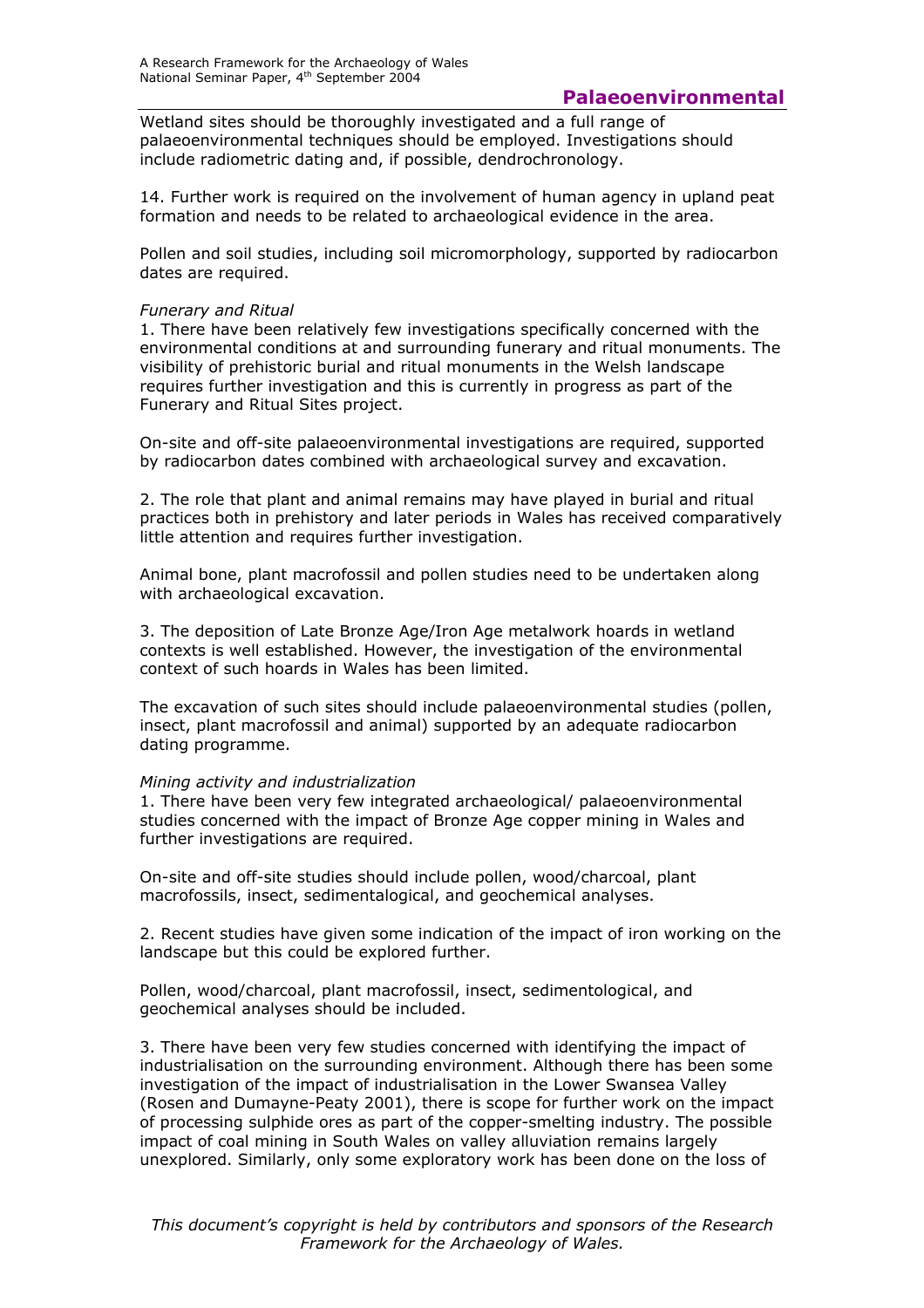coal dust into the tidal environment at the exporting ports and there is much more to be learned.

Pollen, soil, sedimentological and geochemical analyses supported by appropriate dating techniques should be undertaken.

#### *Climate Change: The influence of climate on human communities*  Most palaeoenvironmental studies of climate change in Wales have been carried out independently of any archaeological investigation and the implications for archaeology in terms of settlement patterns, exploitation and agricultural activity have generally been a secondary consideration. The main exception is the Palaeolithic period where the reconstruction of past climatic conditions, particularly through faunal analyses, has been central to the investigations.

1. Further investigations are required to determine the complexity of climate change during the Late glacial in Wales.

Investigation of sites with a full Late glacial sequence using a multi-proxy approach including good dating control is required.

2. There have been relatively few studies in Wales, compared with some other parts of Britain, that have used peat deposits, specifically the plant macrofossil and testate amoebae records, as proxy climatic indicators. Specific areas for future research include investigation of the palaeoenvironmental evidence for a general worsening of climate in the later Bronze Age, a 'deterioration' in climate *c*400-600 AD and the implications for human communities at these times. Is there any evidence for a 'Little Ice Age' in the palaeoenvironmental record?

Proxy climatic studies using bog surface wetness combined with good chronostratigraphic dating control are required.

#### *Alluviation in non-tidal river valleys*

Until recently there has been very limited work on the history of alluviation in river valleys in Wales compared with other parts of Britain and the alluvial archaeology of non-tidal river valleys in Wales has been considerably underresearched. There are two main aspects to this work, i.e. locational and palaeoenvironmental, both of which have implications for archaeology.

1. How has river development in Wales been influenced by late Pleistocene and earlier glaciations and what are the implications for the archaeological record (Macklin 1999)?

2. What have been the effects of channel and floodplain development during the Holocene on the archaeological record (Macklin 1999)? How have they affected settlement and land use as well as the preservation and visibility of the alluvial archaeological record?

3. What is the relationship between river alluviation and erosion episodes and climate and land-use change (Macklin 1999)? To what extent can phases of intensified river activity in Wales be linked to wetter and/or cooler periods of climate? When did valley floor deforestation occur?

4. What impact did extreme flood events during the Holocene have on settlement and ritual practices/ landscapes in river valleys?

5. What are the taphonomic factors that influence artefact movement and preservation in river systems?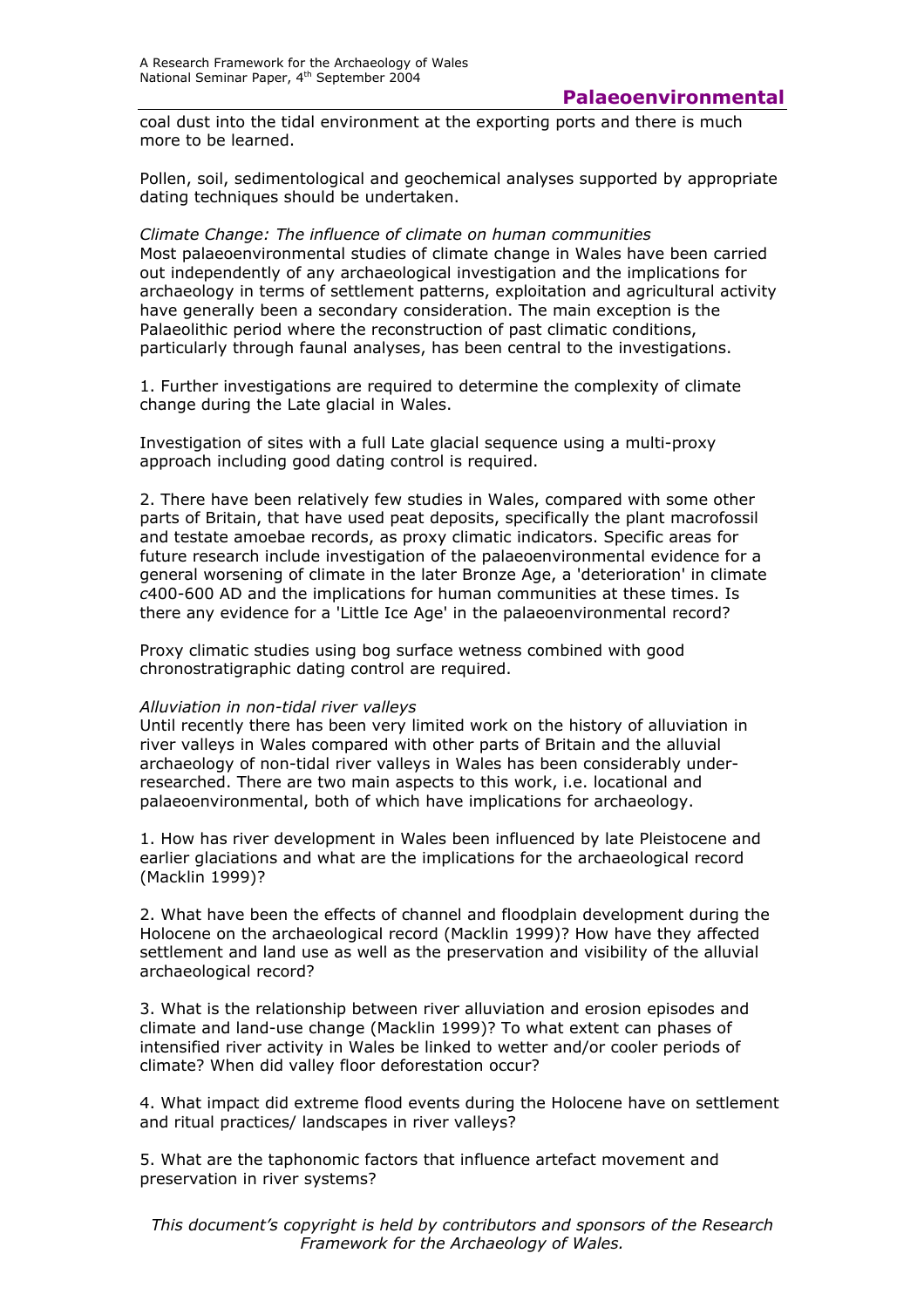A multidisciplinary approach should be adopted to elucidate the history and dynamics of human settlement in river valleys. Geomorphological survey should normally precede archaeological survey of river valleys. Data collected need to be compatible and of the appropriate spatio-temporal scale for evaluating causeand-effect relationships, and representative reaches over an entire basin need to be examined (cf. Macklin and Lewin 2003).

### *Coastal alluviation and sea-level change*

Most studies have been concerned with sea-level rise *per se* and have been undertaken independently of any archaeological investigations. There are a number of research questions that are essentially palaeoenvironmental but are of relevance to archaeology

1. To what extent are the transgressive and regressive episodes of sea-level tendency in Wales coeval from site to site, and region to region (Bell 2001) and how has this affected exploitation of coastal areas in different parts of Wales at different times?

2. What are the factors driving transgressive and regressive episodes locally as well as regionally and to what extent have long-term processes and catastrophic events determined the pattern of coastal environmental change (Bell 2001)?

3. What was the character of the pre-inundation Mesolithic environment and the role of human agency (Bell 2001)?

4 The besanding of settlements is well known but more precise chronologies need to be established for dunes in Wales.

5. The investigation of boats and waterfronts would provide information about the transport of goods.

Multidisciplinary studies are required. A full range of palaeoenvironmental analyses including sediment, diatoms, foraminifera, rhizopods, pollen, plant macrofossils, beetles and animal bones need to be applied to study changing environmental conditions. These investigations need to be underpinned by highprecision radiocarbon dating and dendrochronological dating. Investigation of well-stratified Mesolithic sites, especially midden sites, is of high priority.

#### *Threats*

The range of threats is similar to that for other aspects of archaeology and includes drainage of wetland sites, sand and gravel extraction, liming of sites, afforestation of uplands, road and industrial developments, natural coastal erosion, and erosion caused by leisure and recreational pressures.

Another problem, if not a threat, is the often limited resources available on developer funded sites which result in under-funding, if indeed any funding, of environmental work. This is perhaps most apparent in urban areas where sampling is either not undertaken or, if samples are recovered, they are not analysed resulting in a loss of evidence.

## **Recommendations for the future and key general priorities**

A Welsh environmental archaeology database already exists but this could be upgraded and extended to include human bone data, radiocarbon lists and more detailed palaeoenvironmental data, for example, additional pollen site data indicating the time period covered could be included. This needs to be more